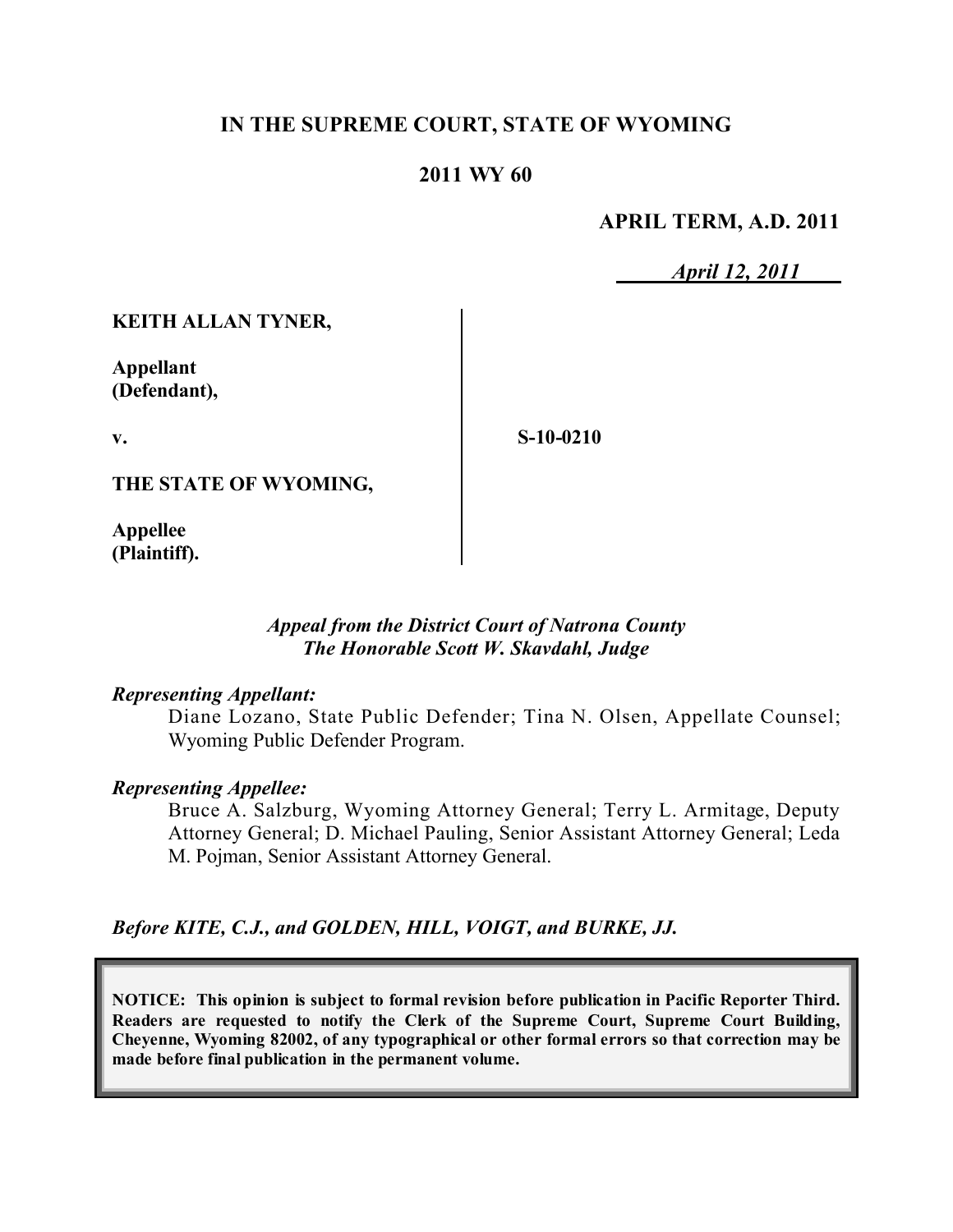## **GOLDEN**, Justice.

[¶1] Appellant Keith Allan Tyner was convicted of battery under Wyo. Stat. Ann. § 6- 2-501(b). Because this was Tyner's third battery conviction involving a household member, the conviction was enhanced pursuant to Wyo. Stat. Ann.  $\delta$  6-2-501(f)(ii) to a felony. He was sentenced accordingly to a term of imprisonment of two to four years, which was suspended in favor of a split sentence of six months in county jail followed by three years of supervised probation. In this appeal, Tyner challenges the use of his previous convictions as a basis for the felony enhancement. We need not reach the merits of Tyner's complaints because we find there is fundamental error requiring that we vacate Tyner's conviction. *See Sanchez v. State*, 592 P.2d 1130, 1131 (Wyo. 1979) (sua sponte recognition of blatant error resulting in a miscarriage of justice); *Town of Green River v. Martin*, 71 Wyo. 81, 97, 254 P.2d 198, 201 (1953) (court may notice fundamental error appearing in the record although not called to its attention).

[¶2] The record shows that Tyner was convicted of violating a statute that had been superseded at the time the alleged criminal activity occurred. Section 6-2-501(b) was amended on July 1, 2009. 2009 Wyo. Sess. Laws, chs. 124, 169. Before the amendment, the statute provided:

> A person is guilty of battery if he unlawfully touches another in a rude, insolent, or angry manner or intentionally, knowingly or recklessly causes bodily injury to another.

Wyo. Stat. Ann. § 6-2-501(b) (LexisNexis 2007).

[¶3] The 2009 amendment substantively rewrote the statute, separating out the crime of battery and the crime of unlawful contact. Section 6-2-501 now provides in pertinent part:

> (b) A person is guilty of battery if he intentionally, knowingly or recklessly causes bodily injury to another person by use of physical force.

\* \* \* \*

(g) A person is guilty of unlawful contact if he:

(i) Touches another person in a rude, insolent or angry manner without intentionally using sufficient physical force to cause bodily injury to another; or